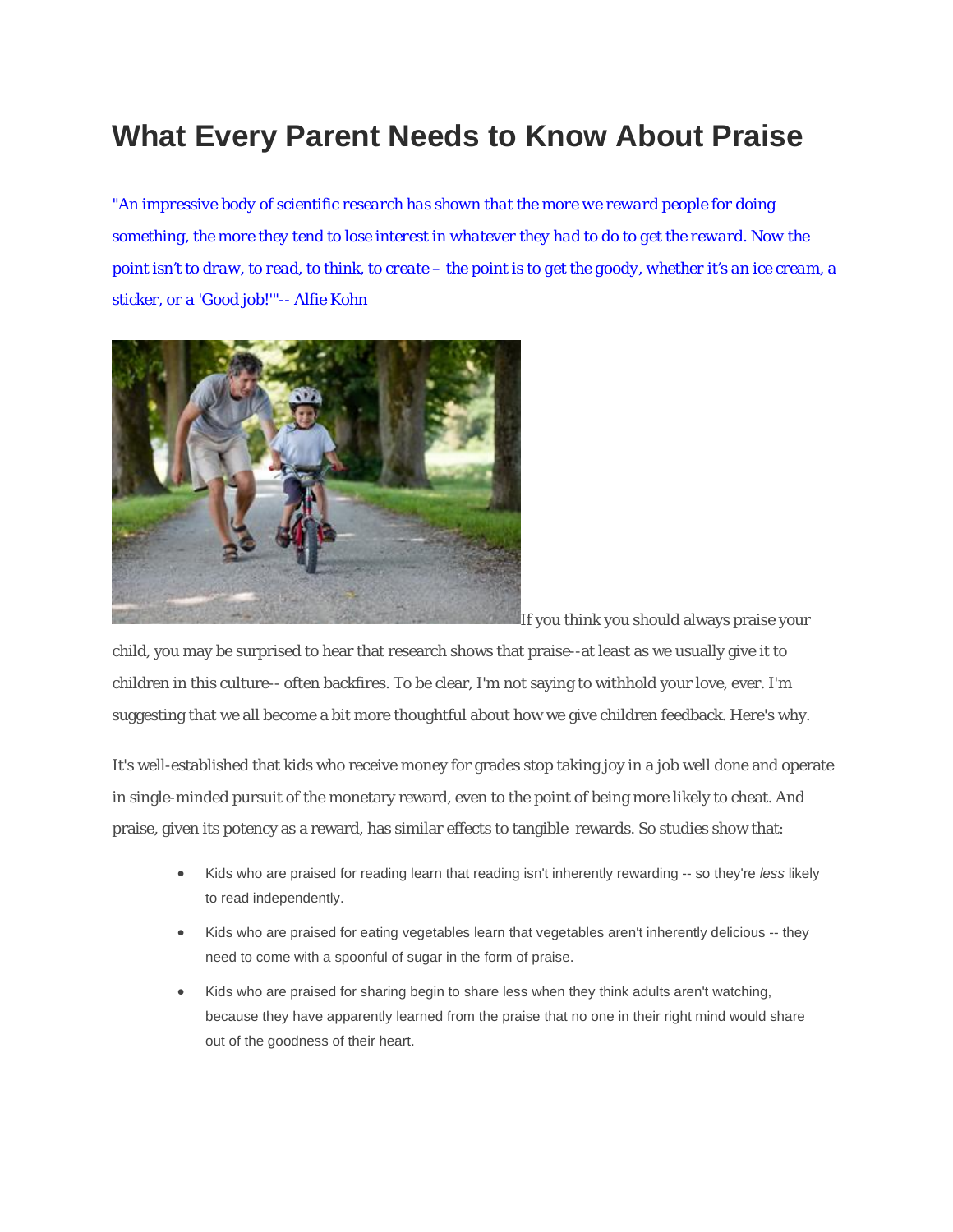This doesn't mean you can't give your child positive feedback. All children need that. It's how we do it that matters. Let me explain.

Most parents know that negative judgements undermine children, and at least try to bite their tongue instead of saying *"What?! Are you an idiot?!*"

But positive judgements like *"What a smart boy!"* also sabotage children. Unfortunately, children don't feel they have any control over that quality, and they don't know how to improve it. So children who are told they're smart often get worried. They know their smarts are limited--there is so much they don't know! They don't want to disprove our opinion, so they avoid situations in which they may not appear so smart, such as learning new things they might have to work at. When they have to work hard at something, they assume that means they aren't smart. So they often simply give up at a task they could master with a little effort.

Maybe worst of all, studies show that kids who are praised a lot conclude that someone is constantly evaluating their performance. They become more insecure about expressing their own ideas and opinions, worried about whether they will measure up. Praise teaches children that their value is evaluated from outside, so they lose the ability to take pleasure in their accomplishments unless someone else tells them "Good Job."

So conventional praise:

- **Makes it less likely that children will independently practice the behaviors they are praised for.**
- **Undermines kids' self-confidence.**
- **Turns them into praise junkies by teaching them to look for outside feedback to feel okay.**
- **Robs kids of their joy in their accomplishments.**
- **Keeps kids from applying themselves for fear they won't live up to the praise.**